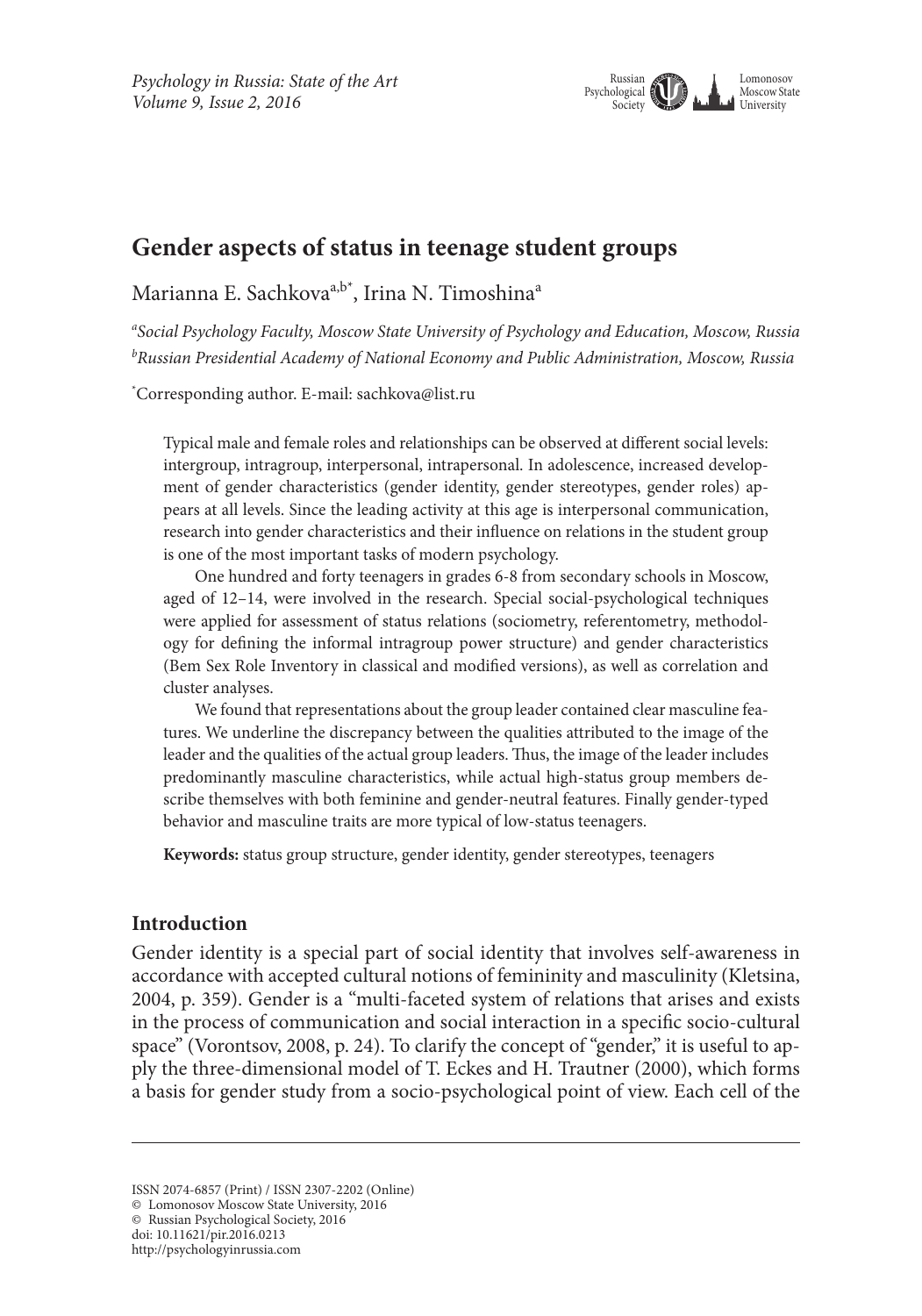matrix proposed by these researchers refers to a specific research problem that arises at the intersection of "a particular content area with a particular construct and level of analysis" (Eckes & Trautner, 2000, p.17). The authors identify the following levels of analysis: individual, interpersonal, group, and cultural. I.S. Kletsina (2004) also describes four levels of gender relations: macro, meso, micro, and intrapersonal. At the micro level, relationships can be identified as a system of "personality– personality." The domain characteristics at this level are gender attitudes that are manifested primarily in the willingness of persons to behave in a certain way in a particular role, according to their sex. The specificity of gender relations can be seen in the distribution of informal roles and power. Taking into account these characteristics, it is possible to study gender characteristics according to features of interpersonal relationships in groups.

Despite the high relevance of research into the relationship of gender characteristics and building relationships in the student group, such studies are rare. In western psychology, studies of gender flexibility in building interpersonal relationships were conducted. Katz and Ksansnick (1994) found that gender flexibility is enhanced during the period of preadolescence to older adolescence. Lobel (2004), on the contrary, showed that older teenagers and young men are prone to discriminate against peers, demonstrating atypical gender behavior, whereas young adults usually do not discriminate. Watterson (2012) studied the flexibility of adolescents and young adults in gender roles for three areas: occupation, personal characteristics, and appearance. The author tried to assess whether the discrepancy is acceptable behavior for men and women in modern society. The results showed that adolescents and especially young men negatively assess violations of stereotypical gender roles, but this can only be applied to occupations. Deviation from stereotyped roles was considered more acceptable in adulthood, but undesirable in childhood and adolescence.

Gender identity begins its development from birth, starting the process of gender socialization that can occur throughout a person's lifetime. In adolescence, a gender identity develops most intensively, as teens pay more attention to femininity and masculinity, try to understand and accept gender roles. Gender stereotypes of the society and of reference groups (e.g., a student group) have a great impact on this process.

Some researchers have confirmed relationships between gender stereotyping and gender identity development, i.e., "gender intensification" (Hill & Lynch, 1983). This approach showed that early adolescence is a period that requires adaptation to puberty, learning new information processes, the new skills that are required for entry into different groups, such as secondary school. Gender intensification is needed to cope with a difficult transitional phase and is a tool of socialization. The process of strengthening of stereotypical male and female roles occurs first of all through interaction with peers, but is also supported by parents.

But some researchers disagree with the gender intensification hypothesis. For example, S.M. Lindberg (2008) found that gender identity development of adolescents is very individual, depends on many factors, and includes gender flexibility. Girls clearly expressed an initial level of femininity, but the femininity of boys and girls did not change between ages 11 and 15. The masculinity of girls and boys is not different and is consistent during adolescence. The author's results confirm the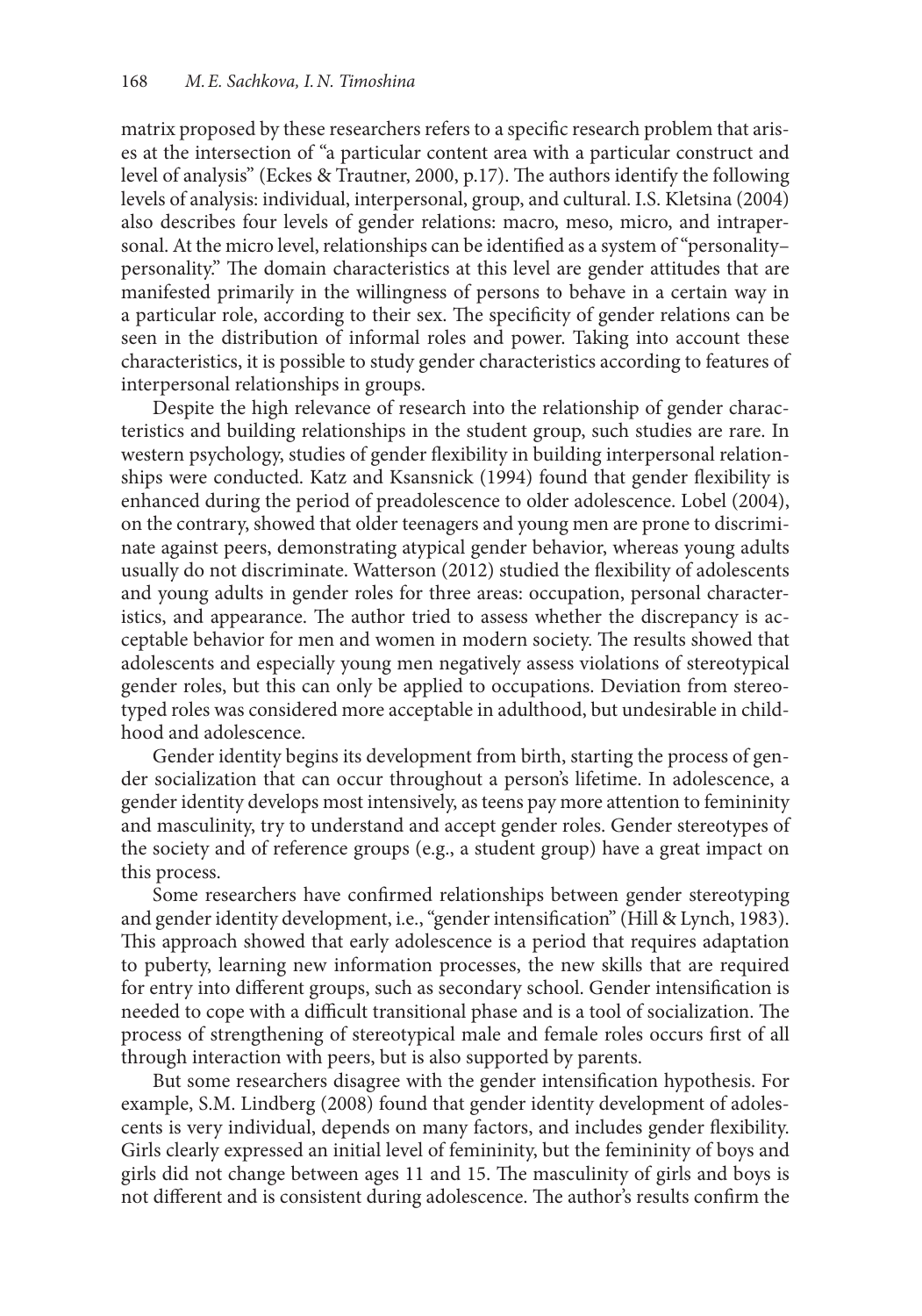influence of peers, family, romantic relationships, and the media on the adoption of gender roles. K. Reene's (1994) study examined the influence of cognitive factors on the development of gender identity. It was shown that the level of cognitive development did not determine the development of gender characteristics, as boys and girls showed differences only in the pre-formal level of mental operations. Reene found that at the age of 10, children perceived both male and female traits as inherited and unchangeable. However, closer to age 12, adolescents become familiar with information about how social roles are subject to change. This situation leads to variability in the choice of gender roles, and consequently, to the formation of less gender-typed identity. We agree with this explanation and believe that with the advent of reflection, adolescents evaluate gender-typed behavior, which narrows the repertoire of social roles and does not allow them to fully express their individuality in relationships with significant others.

Thus, gender characteristics in adolescence require further clarification in contemporary socio-cultural conditions. This research is closely intertwined with the study of interpersonal and power relations in the classroom, since teenagers are highly motivated to meet social expectations of the peer group.

During adolescence, an intensification of informal relationships is observed, as well as greater independence from adults, formation of one's own settled opinions, and special perceptions of oneself and others. The desire to find their place in the student group becomes the main motive of behavior in adolescence. The opinions of peers become more important and have greater influence on a teenager's selfesteem than do an adult's (parent's or teacher's) judgments. During adolescence, a person's self-esteem, level of aspiration, and desire for self-affirmation are intensively developing. A student's peer group becomes the immediate environment, and has the greatest influence on the opinions, moral judgments, feelings, and especially important personality traits of a teenager. Given the basic needs of adolescents for individualization, teenagers tend to show all these qualities in interpersonal communication. I.A. Zimnyaya (2008) notes that as teenagers begin to assess the "I", they feel the need to find a good position in the class, while strong emotionality and sharp judgments overthrow the authority of the adult.

Adolescents want to assert themselves, but they also want to be accepted in the group, so they adhere to the standards of behavior, habits, and values, of their reference groups. Thus, in adolescence the processes of individualization and socialization are closely related. The goals of adolescents are determined by group norms, which are used by teenagers to obtain information about the convergence of their behaviors with those of the group.

Teens are often so greatly influenced by peer groups that they compromise their beliefs, if their opinions differ from those of the group. According to A.L. Krupenin and V.A. Petrovsky (1985), in teenage reference groups, adolescents tend to "borrow" from their role models perceptions of a significant situation or person.

The most urgent problems of life for adolescents are those associated with their future relationships with their parents and friends as well as school, free time, personal identity, and relations with the other gender. Adolescent girls pay more attention than boys to their emotional relationships, experience them more intensively.

The relationship between personal characteristics and status in the teen group is manifested more clearly in adolescence. Y.L. Kolominsky (2000) determines that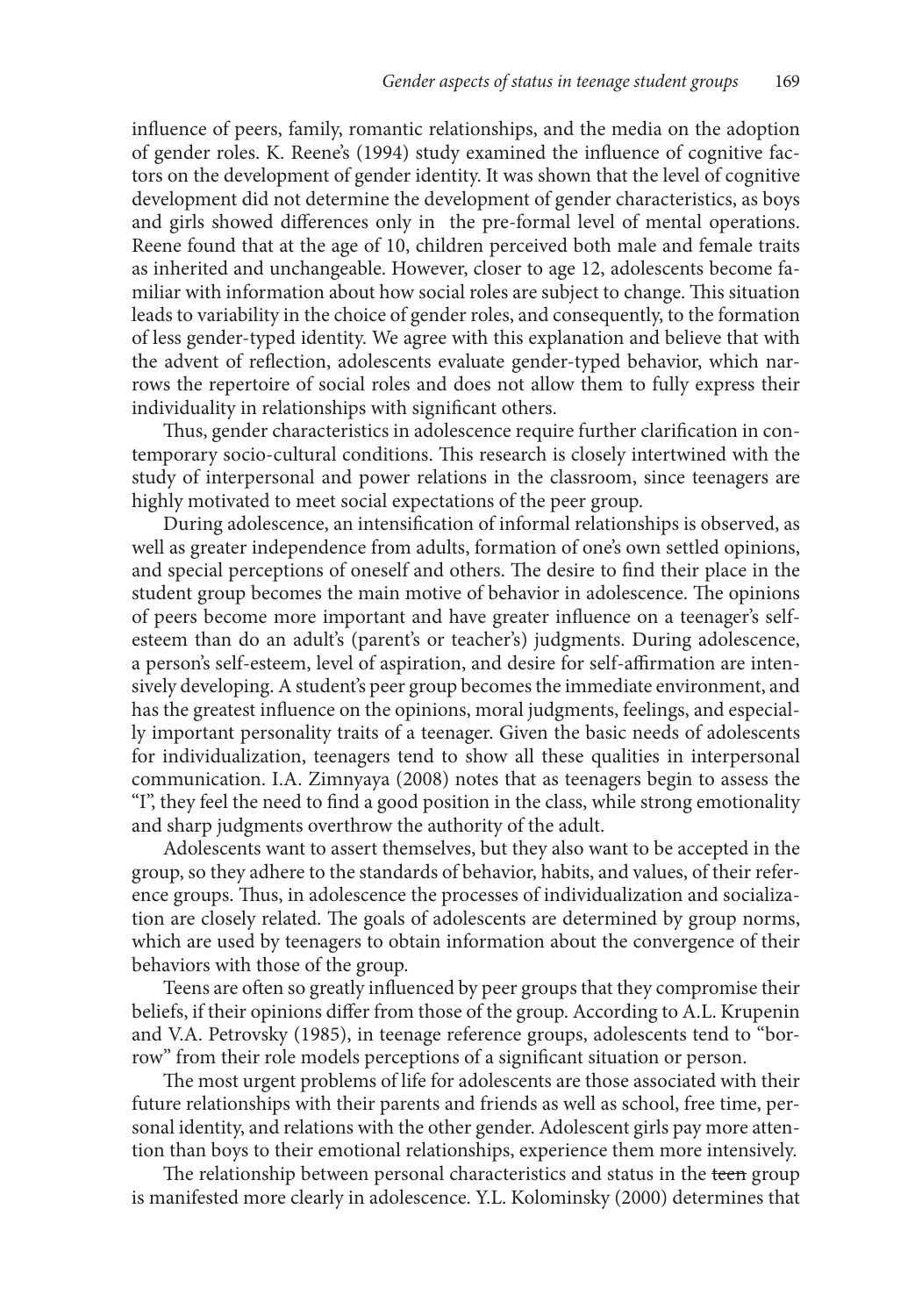at this age, high-status students usually have good abilities, even temper, sociability, independence, initiative, and loyalty in friendship. The status becomes higher if the adolescent adapts well to the group, and fits in with its structure. "Unpopular" teenagers do not usually accept group norms, do not feel involved with the class or resist the group's values. According to Z.A. Kireeva (2008), people with low sociometric status have qualities that prevent effective interaction: distrust, behavioral addiction, confrontation, anxiety, aggressiveness, avoidance of warm emotional relationships, irresponsibility.

However, there has not been not enough research on how status in the group shapes the gender characteristics of adolescents. Knowing what qualities of the communication partner are preferable for a particular status, we can understand current trends in the socialization of children and assess their knowledge of the individual "significant others" of the group, and the influence of "gender" on intraclass structure. That defines the purpose of this study: to find the relations between status in student groups and gender characteristics of adolescents.

We formulated the following empirical *hypotheses:*

- There is a correlation between the status of the adolescent in a student group and his or her gender identity.
- • Gender-typed behavior is more typical for outsiders than for the other status categories.
- Students attribute more masculine traits to the image of a leader than to themselves.

# **Method**

The research involved 140 teenagers – students in grades 6-8 at secondary schools in Moscow, aged 12 to 14. The research was conducted by the authors during Russian language class and the session lasted 45 minutes. All students in the class were asked to take part in the research, the purpose of which was formulated as follows: "We are interested to know what the atmosphere is like among students in your class and how you imagine the ideal leader of your class". At the beginning there was a short discussion of the definition of "leader", to ensure that all participants were familiar with this idea. All groups were provided with feedback, and the results of the study were presented in a summarized form and discussed with the school psychologist.

Such factors as family situation (complete/incomplete family, economic status), ethnicity, and school performance were not taken into account in the selection of study groups, but it was important for us to know these factors in mixed classes.

For study of the status structure of student groups, we chose the three-factor model of "the significant other" by A.V. Petrovsky (1991), which includes reference to authority, attraction, and power. The study of these factors allows us to determine the integral status of the individual in the group, which is a reflection of the student's favorable or unfavorable position. Complex socio-psychological methods and instructional techniques were applied to determine the status structure of the groups: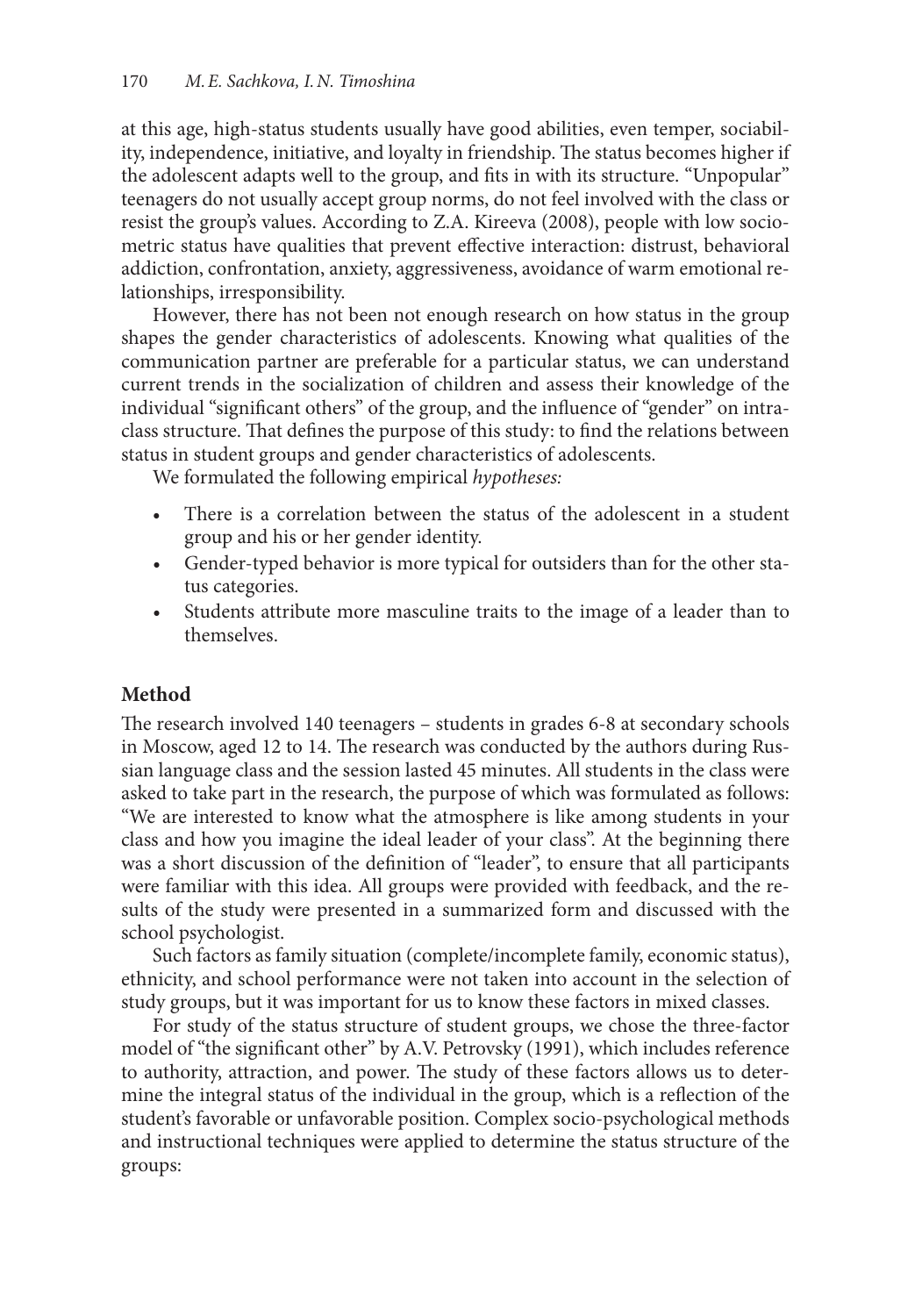*Sociometry* aims to identify relationships of the type "sympathy–antipathy" and makes it possible to identify the particular emotional (attractive) group structure. Sociometry was conducted in parametric form with a limit of three choices. The instruction to respondents was: "Imagine that your class will be disbanded and new classes will be formed. Who are the students in your class you would most like to be with in a new class? Give no more than three names."

*Referentometry* determines the significance and the authority of each group member. It was performed in a parametric form with a limit of three choices, immediately after the sociometry measurement. The instruction was: "Mark on the form if you agree or disagree that other group members should be allowed to see your answers." After that, we asked the respondents: "Specify no more than three names of those whose responses to the previous questions you would like to see".

*Methodological Procedure for Definition of Informal Intragroup Power Structure in the Contact Community*. This technique makes it possible to determine the structure of the informal power system in the group. The survey ranks all the members of the student group based on who plays the main role in group activity and who can make important decisions for the group. The highest positions will be held by those who have these abilities and at the lowest positions will be those who do not influence the group at all.

To study the gender characteristics, the *BSRI* (Bem Sex Role Inventory) in its classical and modified versions was used. The classic version was used to diagnose gender identity and personal preferences. The modified version was changed to assess the qualities of group leaders.

Statistical methods (U Mann-Whitney and chi square, correlation, and cluster analyses) were applied.

## **Results**

### *Gender identity of students*

A correlation analysis was performed to explore the relationship between the adolescent's status in the group and gender identity. As expected, the measured characteristics are correlated ( $r = 0.248$ ;  $p \le 0.01$ ). As status in the group declines, the percent of students with masculine gender identity increases, while the percent with feminine and androgynous gender identities decreases (Fig. 1). The hypothesis was confirmed: Gender-typed behavior is not correlated with high status in the group, but is more common with low-status group members. This suggests that the quality contained in the category of "masculinity" is less approved in teenage student groups and does not contribute to status. Indeed, some of the "masculine" qualities included in the questionnaire have clearly negative and destructive meanings, for example "aggressiveness", "authoritarianism", "propensity to take risks", and such qualities as "satisfaction of personal interests," "competitiveness", "autonomy", "standing up for one's own position", "tendency to defend one's views," don't suggest a person who will implement common group goals, but rather a more individualistic attitude. In adolescence, belonging to a group, adoption of group norms, and the capacity for empathy are important criteria for positive group status, but these "masculine" qualities are clearly not aimed at those goals.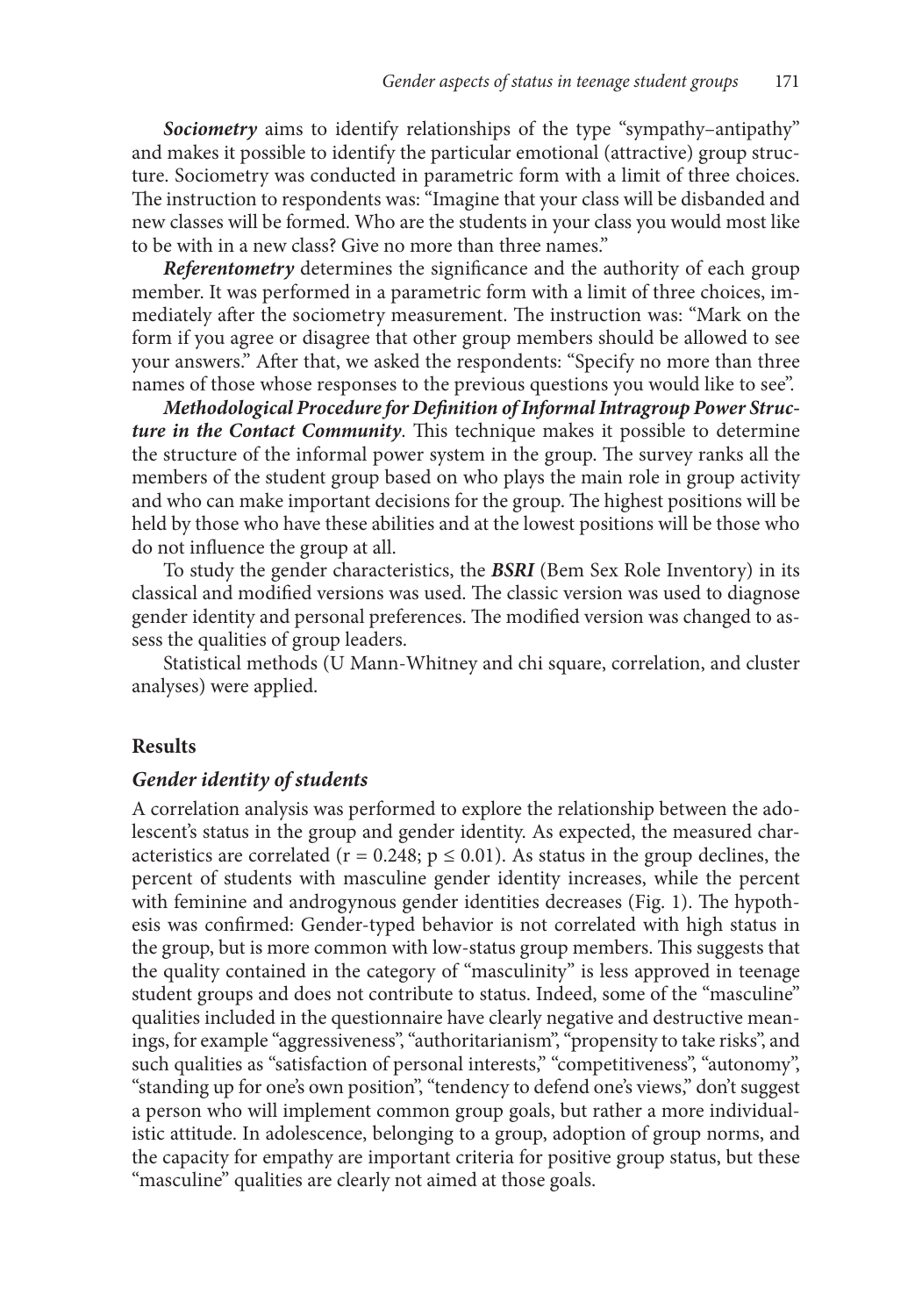

**Figure 1.** Gender identity of teenagers in different status categories

A set of selected characteristics of the adolescents has significant differences depending on their status in the group ( $\chi^2$  = 10.533; p  $\leq$  0.01). Leaders and middlestatus students select such traits to describe themselves as "sympathetic", "cheerful", "reliable", "eager to soothe hurt feelings", and "loves children". Middle-status teenagers differ from the others by such characteristics as "gentle", "self reliant", and "sincere". "Outsiders" stand out against the others in the greater variability in the responses. They characterize themselves as "masculine", "defends own beliefs", "forceful", "willing to take risks". Low-status teens often have an inappropriate view of themselves, which is reflected in the high ratings they give themselves on the criterion "ability to make friends" (87%) or because they are more concerned with other (non-school) relationships, and the classroom group does not play any significant role for them.

Note that "the ability to lead" was marked by only 33% of adolescents. Moreover, the lower the actual status of the student in the group, the smaller the percentage of leadership skills they find in themselves (in high-status — 41%, in middle status —  $36\%$ , in low status —  $23\%$ ).

#### *Image of the group leader*

We estimated the distinctions that were obtained using the BSRI test in the classical and modified versions, the second aiming at an assessment of the image of a group leader. Fig.2 shows that the qualities of the image of the ideal leader of the group tend toward one of the poles (negative in the figure), i.e., toward masculinity, whereas the assessment of their own qualities is more in the middle (androgynous), or tends to the positive pole (feminine). These differences are statistically significant (U = 5201;  $p \le 0.01$ ). This fact is a manifestation of a gender stereotype about the group leader: that the image of the leader includes predominantly masculine characteristics in comparison with self-perception. As confirmation of these results, it should be noted that the characteristic "masculine" was attributed to an image of the leader by 54% of students, while "feminine" only by 13%.

The hierarchical cluster analysis (between-groups linkage, binary data) of qualities chosen by teenagers as inherent in the image of the leader allowed us to identify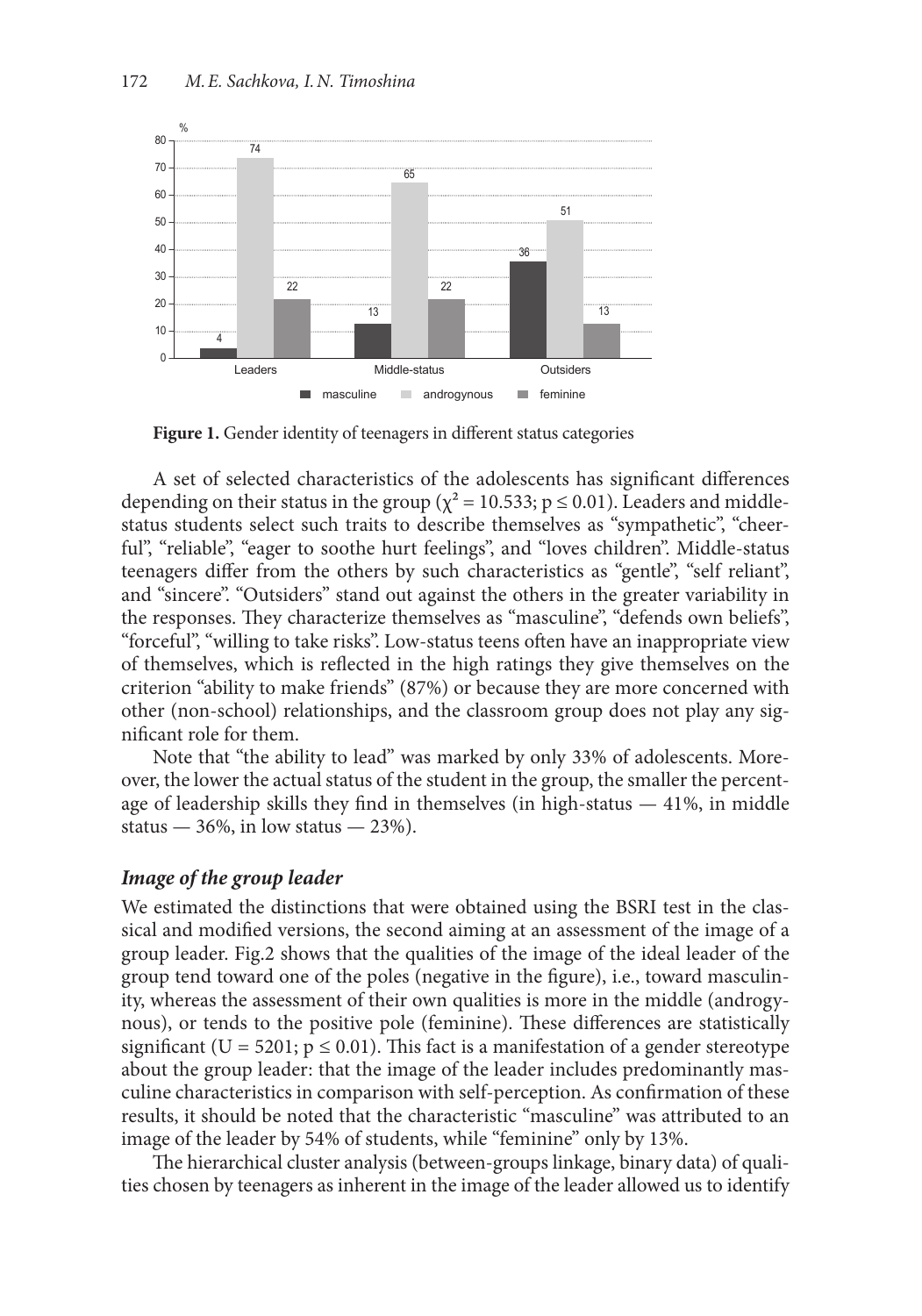

**Figure 2.** Distribution of coefficients in the BSRI test about the perception of the leader and self perception

10 groups of characteristics (Table 1). The result was that the most frequently selected group (over 80%) includes only the "masculine" qualities ("quick decision-making", "strong personality"), and assumes that the leader is self-confident and active.

| No. of<br>group | Oualities                                                                                                                                                | $\%$ |
|-----------------|----------------------------------------------------------------------------------------------------------------------------------------------------------|------|
| 1               | self-confident, strong personality, ability to lead, quick decision-making                                                                               | 83   |
| $\overline{c}$  | helpful, sensitive to others' needs, understanding, eager to soothe hurt fee-<br>lings, friendly, gentle                                                 | 75   |
| 3               | lucky, cheerful, reliable, honest                                                                                                                        | 69   |
| $\overline{4}$  | acts as a leader, adaptable, tactful, ambitious                                                                                                          | 61   |
| 5               | defends own beliefs, independent, athletic, assertive, forceful, analytical,<br>willing to take risks, dominant, masculine, individualistic, competitive | 59   |
| 6               | sympathetic, sensitive to others' needs, compassionate, sincere, willing to<br>take a stand                                                              | 55   |
| 7               | self-sufficient, solemn, does not use harsh language, conventional                                                                                       | 47   |
| 8               | able to accommodate oneself to the view of others, tender, devoted, warm,<br>soft, credulous                                                             | 37   |
| 9               | theatrical, unpredictable, likable                                                                                                                       | 28   |
| 10              | subject to flattery, feminine, secretive, soft-spoken, unsystematic, frowning,<br>aggressive, infantile, jealous                                         | 9    |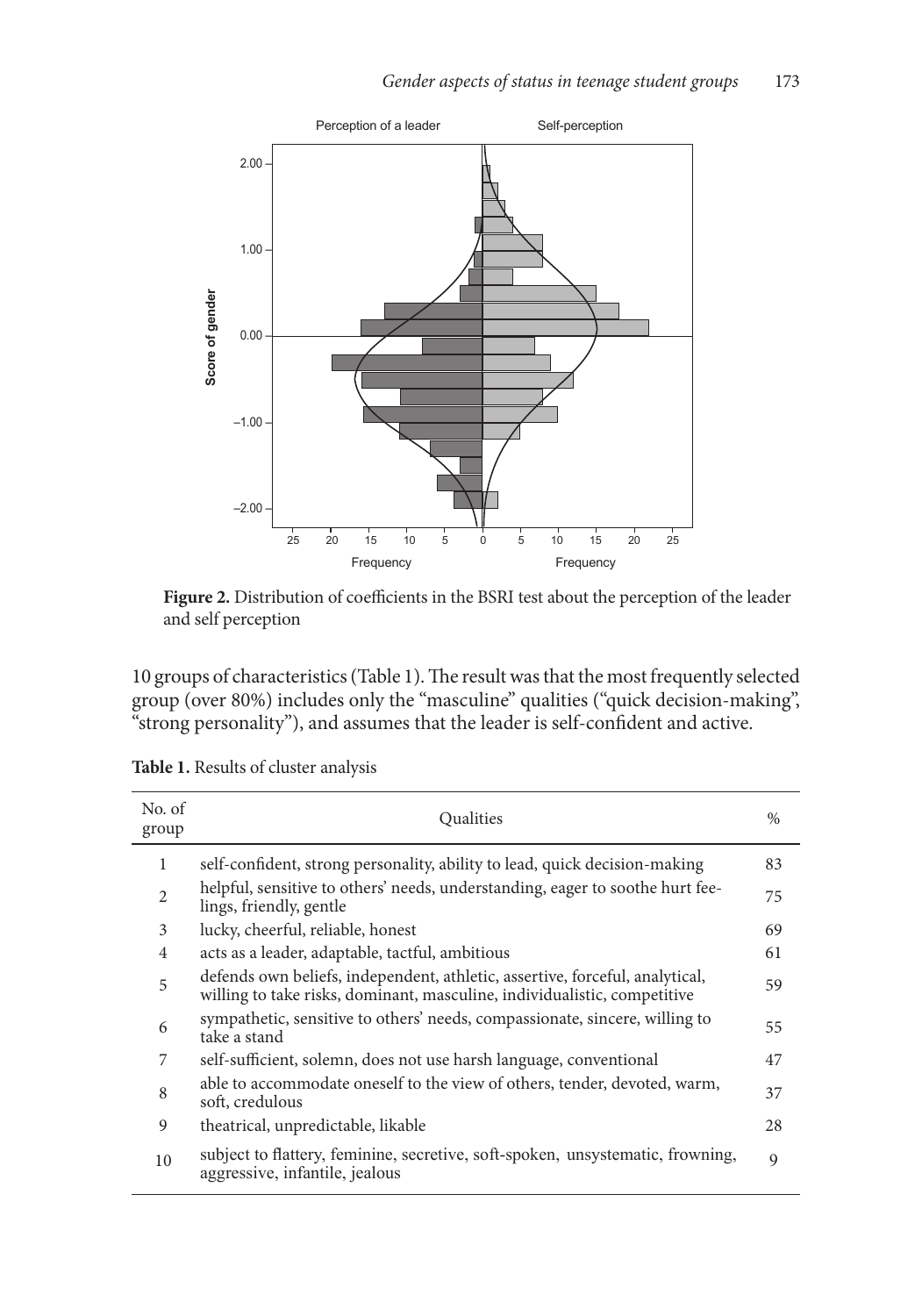These qualities are not predominant in the actual leaders' assessments of themselves, which highlights the discrepancy between representations of the leader image and the typical characteristics of actual high-status members of student groups. The average value of these qualities in the leaders' assessment of themselves is only 44%. However, other status categories are also not active in the selection of these characteristics: 47% by the middle-status category and 46% by low-status teens. The second preferred the groups of qualities that are mainly «feminine». This refers to the capacity for empathy and mutual assistance, the ability to help and support, to make friends. These features were most pronounced in the middle-status students (75%), which probably can be explained by their potential to be a link between high-status and low-status groups of adolescents, maintaining positive relationships with all group members (Sachkova, 2011, 2014). These qualities were marked by the subjects much less often – 68% by high-status and 65% by low-status adolescents. The next group of qualities includes «gender-neutral» attributes and summarizes the characteristics of 69% of the answers. On the one hand, these are positive emotional characteristics (lucky, cheerful); on the other hand, these are moral basics, which are important in adolescence (reliability and honesty). This group of characteristics is expressed mainly by the high-status students when they evaluate themselves (66%). This value in the category of middle-status students is 59% and in the category of low-status adolescents it is 47%. Thus, the image of the leader is not related to the actual qualities of representatives of the various status categories.

The groups of qualities that have the lowest percentage contain mostly «feminine» characteristics (able to accommodate to the views of others, tender, devoted, warm, soft, credulous) as well as socially disapproved and negative masculine and gender-neutral characteristics («frowning», «aggressive», «infantile», «jealous», etc.). As for the last three groups of qualities, one of them (37%) includes the qualities of passivity, softness, and peacefulness; the second group (28%) consists of qualities that describe visual appeal and artistry; the last group (9%) cannot be combined under a general criterion, but they describe a socially closed personality. It is interesting that this cluster includes «frowning» and «aggressive» together with «feminine».

#### **Conclusion**

The study confirmed the hypothesis that there is a relationship between a teenager's status in the student group and gender identity. It was confirmed that the percent of students with a masculine gender identity decreases with the lower status of teenagers, while the number of students with a feminine gender identity increases with this position. The hypothesis that gender-typed behavior is not due to the high status of the individual in the group, but on the contrary, is more common for the low-status category was also confirmed. Masculine gender identity is increasingly common for members of the low- status groups of students. This argues that the qualities that are contained in the category of "masculinity" are less approved in teenage student groups and do not contribute to high status. This can be explained by the aggressiveness and individualistic orientation of certain characteristics that are included in the category of "masculinity". These results refute the gender hy-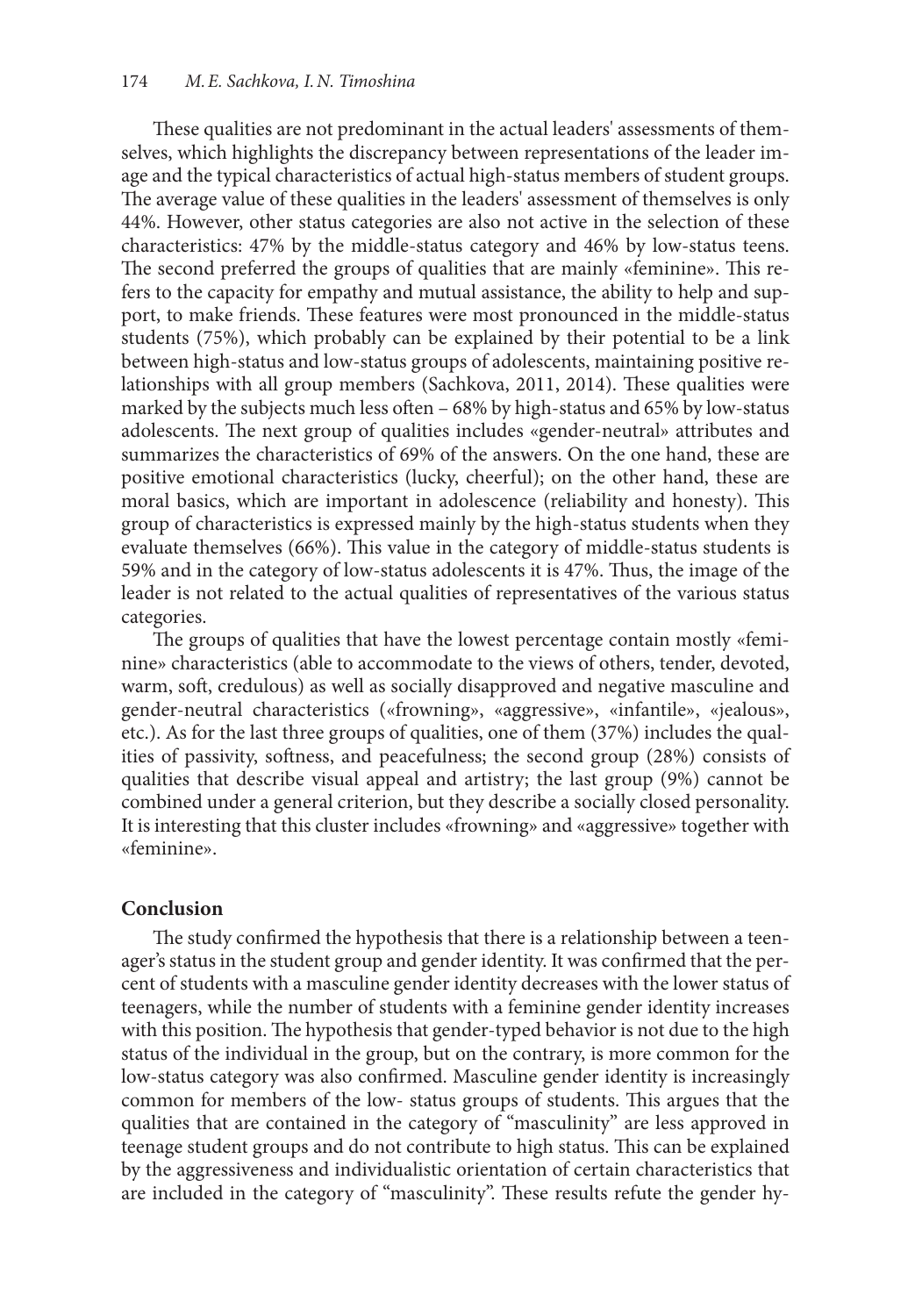pothesis of Hill & Lynch (1983), because strict adherence to prescribed gender roles doesn't guarantee success in adolescence. Moreover most of the respondents in our study have androgynous gender identity.

The characteristics marked by teenagers as inherent to themselves is significantly different in all status categories. High-status and middle-status group members are similar in characteristics such as "the ability to empathize," "vitality", "reliability", "ability to comfort," "love of children." The low-status category differs by greater variability in the responses. For low-status adolescents, such qualities as "courageous", "the tendency to defend their views," "forceful," "propensity to take risks" are more common, which can be a resource to reach a leadership position in other environments.

The study confirmed the hypothesis that adolescents attribute more masculine characteristics to the image of the leader than to themselves. Thus, the genderstereotyped image of the leader is manifested and is given pronounced masculine qualities. Cluster analysis identified 10 groups of qualities that teenagers attribute to the image of a leader. The first contains only the "masculine" qualities and describes the leader as a self-confident and active personality. The second group consists of "feminine" qualities that describe a person's empathy and assistance to others. The third group includes "gender-neutral" characteristics: a positive emotional state, reliability, and honesty. In general it was found that students attribute more masculine traits to a leader than to themselves. Our results are similar to the findings by T.V. Bendas (2006), who showed that gender-stereotyping of leadership could be seen only in respondents' answers but not in real life.

In practice, teachers and psychologists need to integrate gender aspects of status relations and role interactions of adolescents. Resolution of the contradiction between the image of the leader and the qualities of the actual group leader contributes to the development of positive interpersonal relations, group cohesion, reflection, and understanding in interpersonal relations, which is especially important during adolescence. In further studies, we plan to explore the representations of adolescents about outsiders in different types of groups. This will not only probe the causes of a low-status position, but also will open up new areas of corrective and developmental work with teenagers who are in an unfavorable social-psychological situation and will show how they can be socialized in the group and society. Such significant factors as ethnicity and family status should be taken into account.

#### **References**

Bendas, T.V. (2006). *Gendernaya psychologia* [Gender psychology]. Saint Petersburg: Piter.

- Eckes, T., & Trautner, H.M. (Eds.) (2000). *The developmental social psychology of gender*. Mahwah, NJ: Lawrence Erlbaum Associates.
- Hill, J.P., & Lynch, M.E. (1983). The intensification of gender-related role expectations during early adolescence. In J. Brooks-Gunn, A.C. Petersen (Eds.), *Girls at puberty: Biological and psychosocial perspectives*. (pp. 201–228). New York: Plenum.
- Katz, P.A., & Ksansnak, K.R. (1994). Developmental aspects of gender role flexibility and traditionality in middle childhood and adolescence. *Developmental Psychology, 30*(2), 272–282. doi: 10.1037/0012-1649.30.2.272